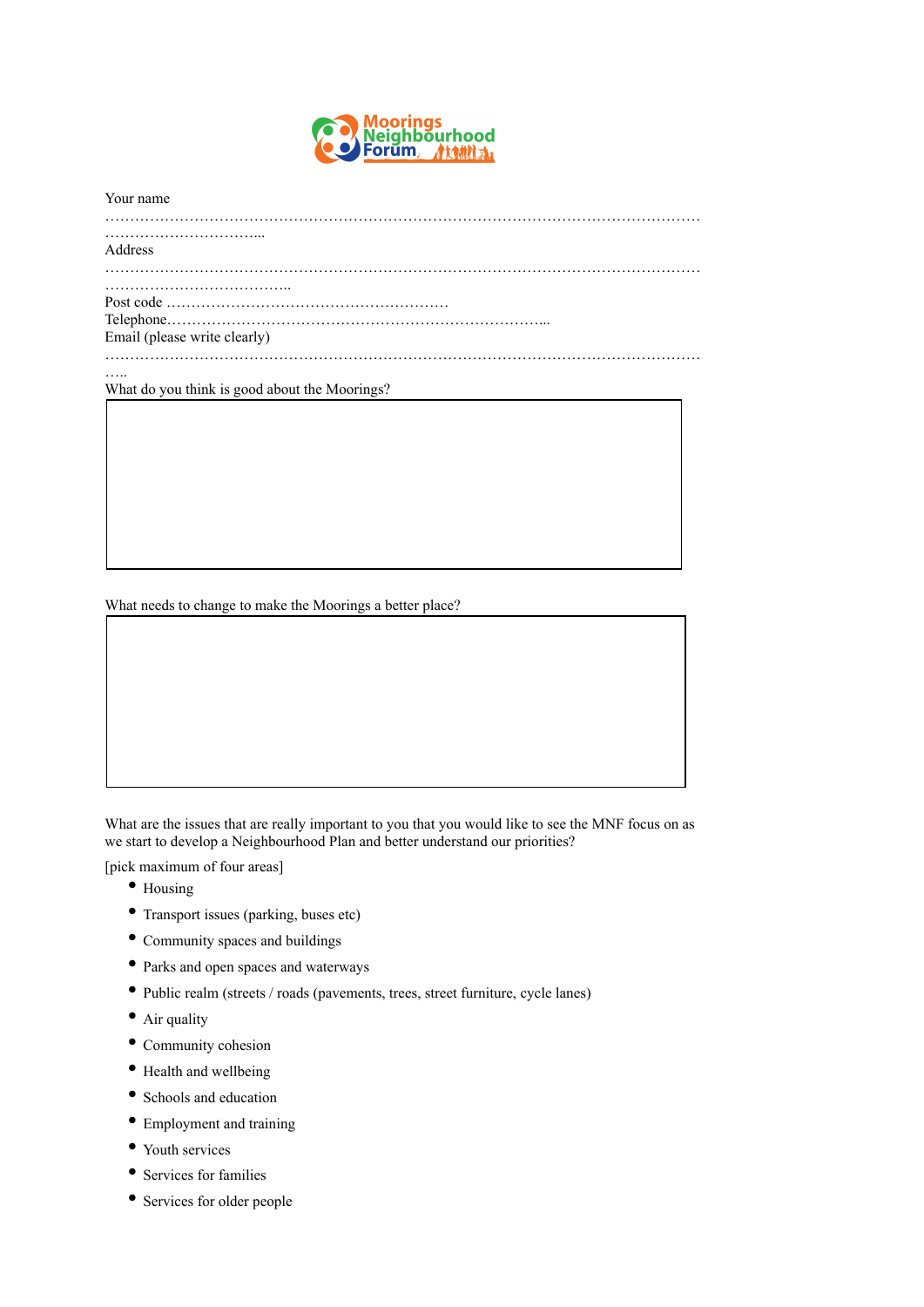• Crime and Anti-Social Behaviour

What is it about these issues that is import to you?

We would like to get your views about some specific locations in the Moorings and also some specific issues.

Do you have any ideas about how we could change or improve?

1. The disused changing rooms in Birchmere Park

2. The lake in Birchmere Park

## 3. The garages along Titmuss Avenue

4. Arch 12 in Byron Close - used to be parking now locked

5. Lighting throughout the Moorings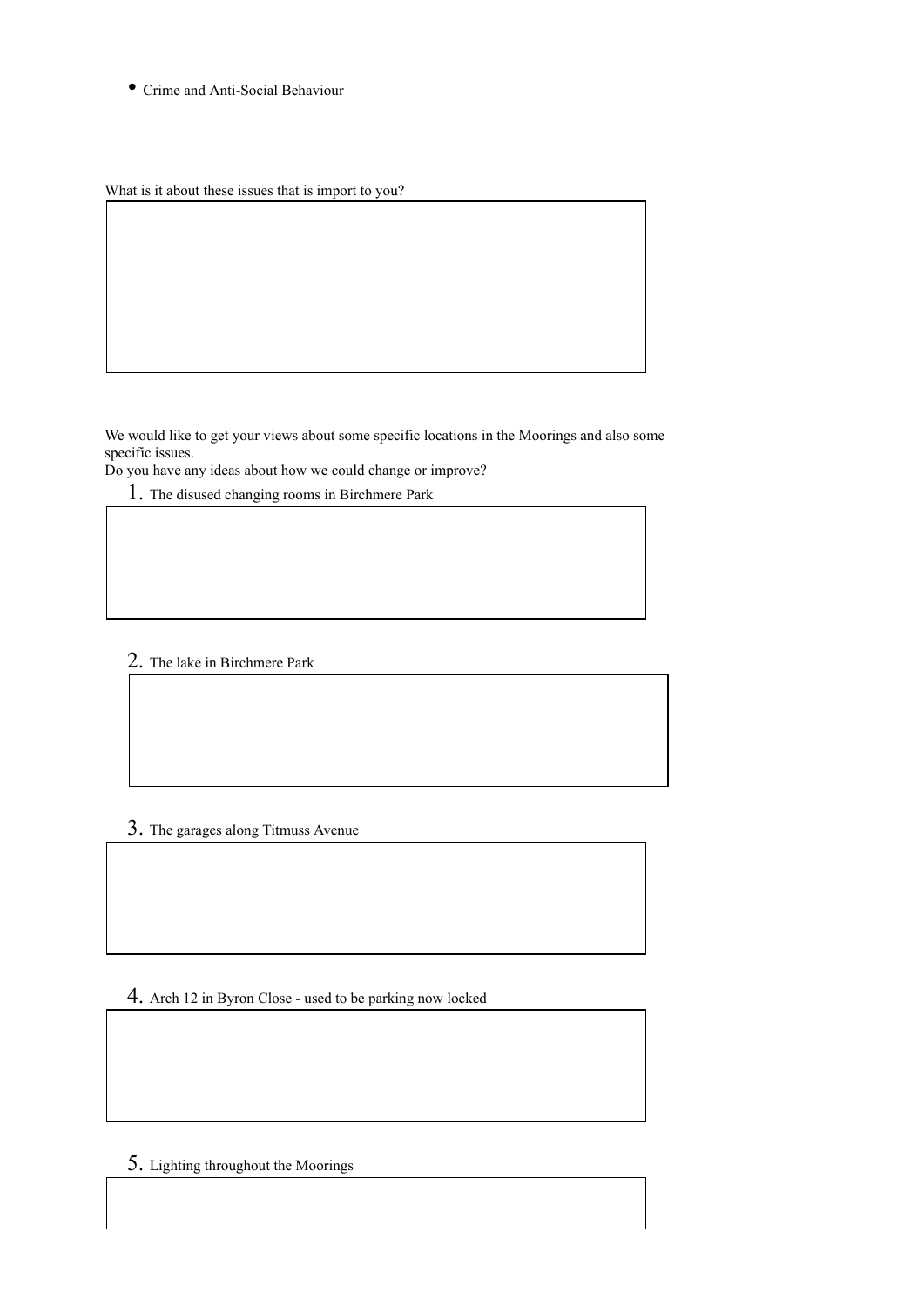6. Activities for Young People

7. Reducing Crime and Anti- social behaviour

8. Addressing loneliness and isolation

Would you like to be kept informed (by email) about the MNF? Yes No Would you like to be a member of the MNF? Yes No

What is your ethnicity?

o

- o White
- o Mixed / Multiple
- o Asian / Asian British
- o Black / African / Caribbean / Black British
- o Other

If other please specify

## What is your age